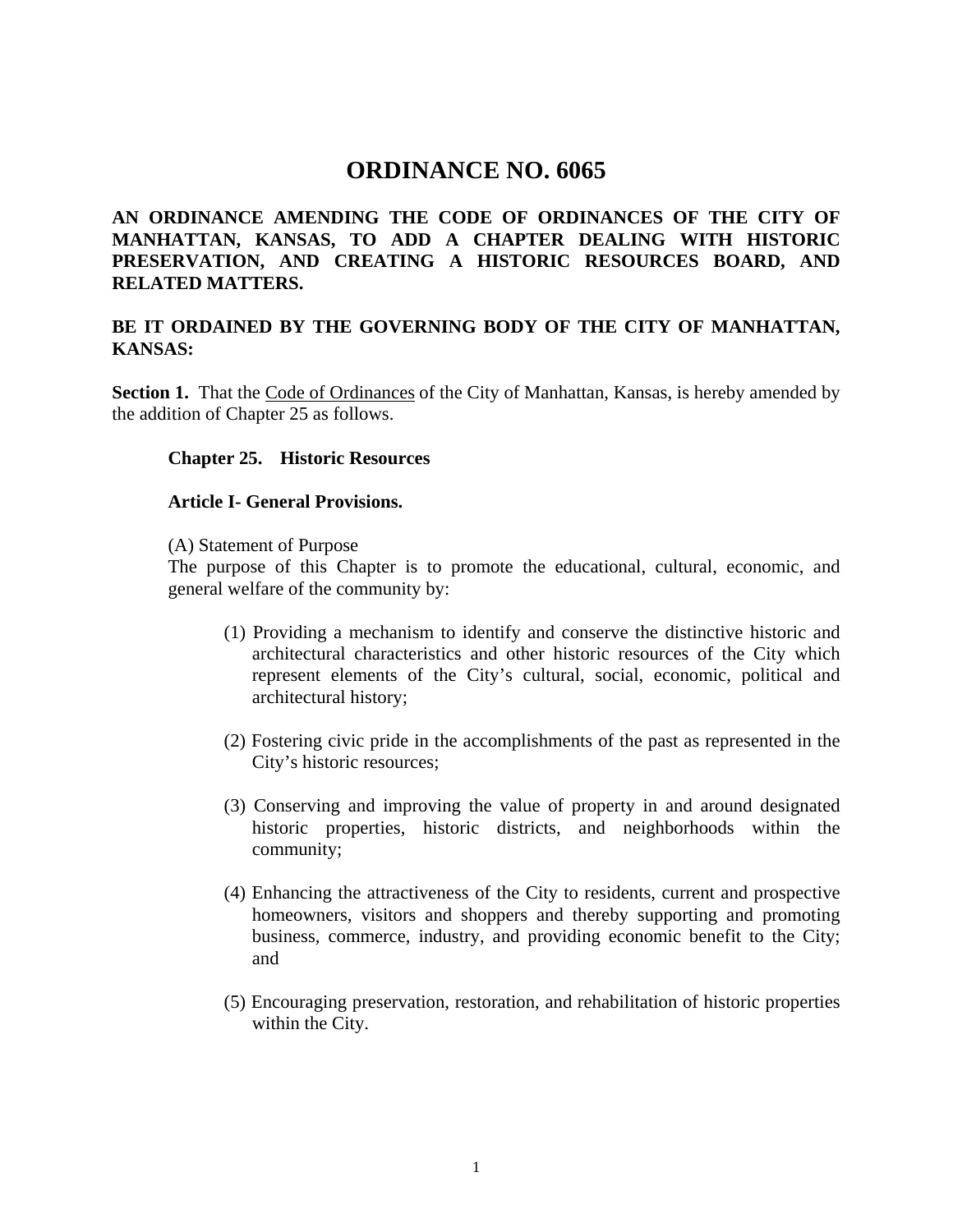#### (B) Definitions

 Unless specifically defined below, words or phrases in this chapter shall be interpreted so as to give them the same meaning as they have in common usage and so as to give this ordinance its most reasonable application.

- (1) Alteration: Any act or process that changes one or more of the architectural features of a site or structure, including, but not limited to, the erection, construction, reconstruction, or removal of any structure.
- (2) Architectural Features: The physical elements of a structure or designed landscape which may include the setting, scale, detailing and decorative elements, size and shape of the structure/landscape or components of the structure/landscape (for example: roofs, cupolas, windows, doors, fireplaces, stairways, retaining walls, benches, lighting, paths, materials, textures, colors, and spaces.)
- (3) Board: The Historic Resources Board.
- (4) Certification of Appropriateness: A certificate issued by the Historic Resources Board indicating its approval of plans for alteration, construction, removal, or demolition of a historic structure, historic site, or property within a historic district.
- (5) City Commission: The Governing Body of the City of Manhattan, Kansas.
- (6) Construction: The act of making an addition to an existing structure or the erection of a new principal or accessory structure on a lot or property.
- (7) Criteria for Review: A standard of appropriate activity that will preserve the historic and architectural character of a historic structure, historic site or historic district.
- (8) Demolition: Any act or process that destroys in part or in whole a historic structure, historic site, or a property within a historic district.
- (9) Historic District: An area designated as a "historic district" by ordinance of the City Commission and which may contain within defined geographic boundaries one or more historic structures or historic sites that are united historically or aesthetically by plan or physical development and which may have within its boundaries other structures or sites that, while not of such historic and/or architectural significance to be designated historic structures or historic sites, nevertheless contribute to the overall visual characteristics of the historic district.
- (10) Historic Site: The location of a significant event, a prehistoric or historic occupation or activity, or a building or a structure, whether standing, ruined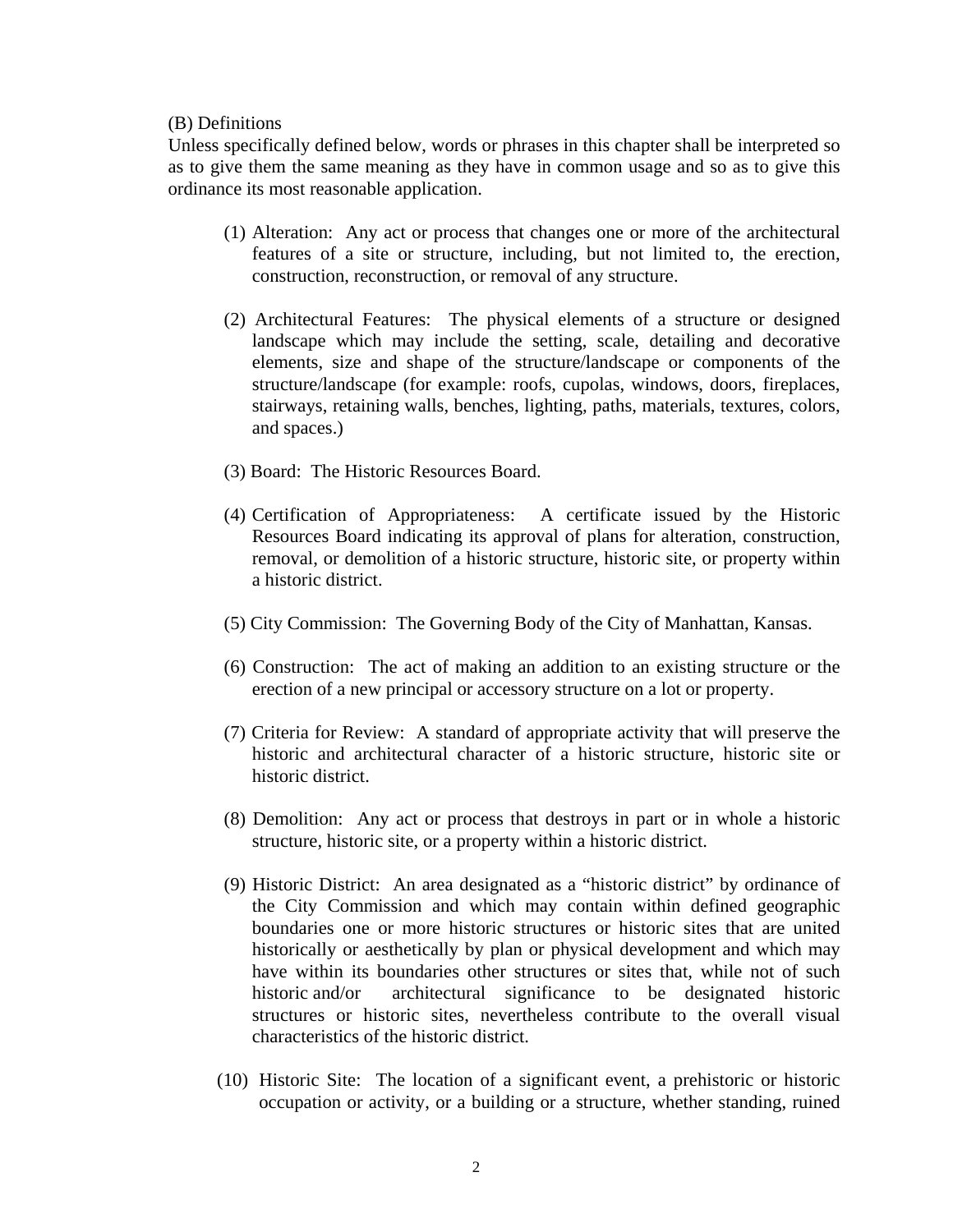or vanished, where the location itself possesses historic, cultural, or archeological value, regardless of the value of any existing structure.

- (11) Historic Structure: Anything constructed or erected with a fixed location on the ground that is worthy of preservation because of its particular historic, architectural, archeological, or cultural significance. Among other things structure types that may be worthy of preservation include buildings, walls, fences, signs, billboards, sheds, towers, and bins.
- (12) Integrity of Association: A property's direct connection with a significant event or person. To have integrity of association, the property must be where the significant event or activity occurred, and it must be sufficiently intact to convey the connection to an observer.
- (13) Integrity of Design: The combination of elements that create the form, plan, space, structure, style, and regional character of a property as it was originally conceived. It includes such elements as organization of space, proportion, skill, technology, ornamentation, and materials.
- (14) Integrity of Materials: The physical elements that originally were combined to form a property. For a rehabilitated property to have integrity of materials, most of its historical materials must have been preserved; it must be an actual historic property, not a re-creation.
- (15) Integrity of Setting: The physical environment (including natural or manmade features) related to a property's functions, its significant role, or its design. Setting refers to the character of the place where a property played its significant role in history.
- (16) Integrity of Workmanship: The physical evidence of the crafts of a particular culture or people during the period in history or prehistory when a property was created.
- (17) Owner of Record: The individual(s), corporation(s), or other legal entity(ies) listed as owner on the records of the Register of Deeds of Riley County.
- (18) Removal: Any relocation of a structure in whole or in part on its site or to another site.
- (19) Repair: Any change to a structure or site that is not construction, removal, alteration, or demolition.

#### **Article II-Historic Resources Board.**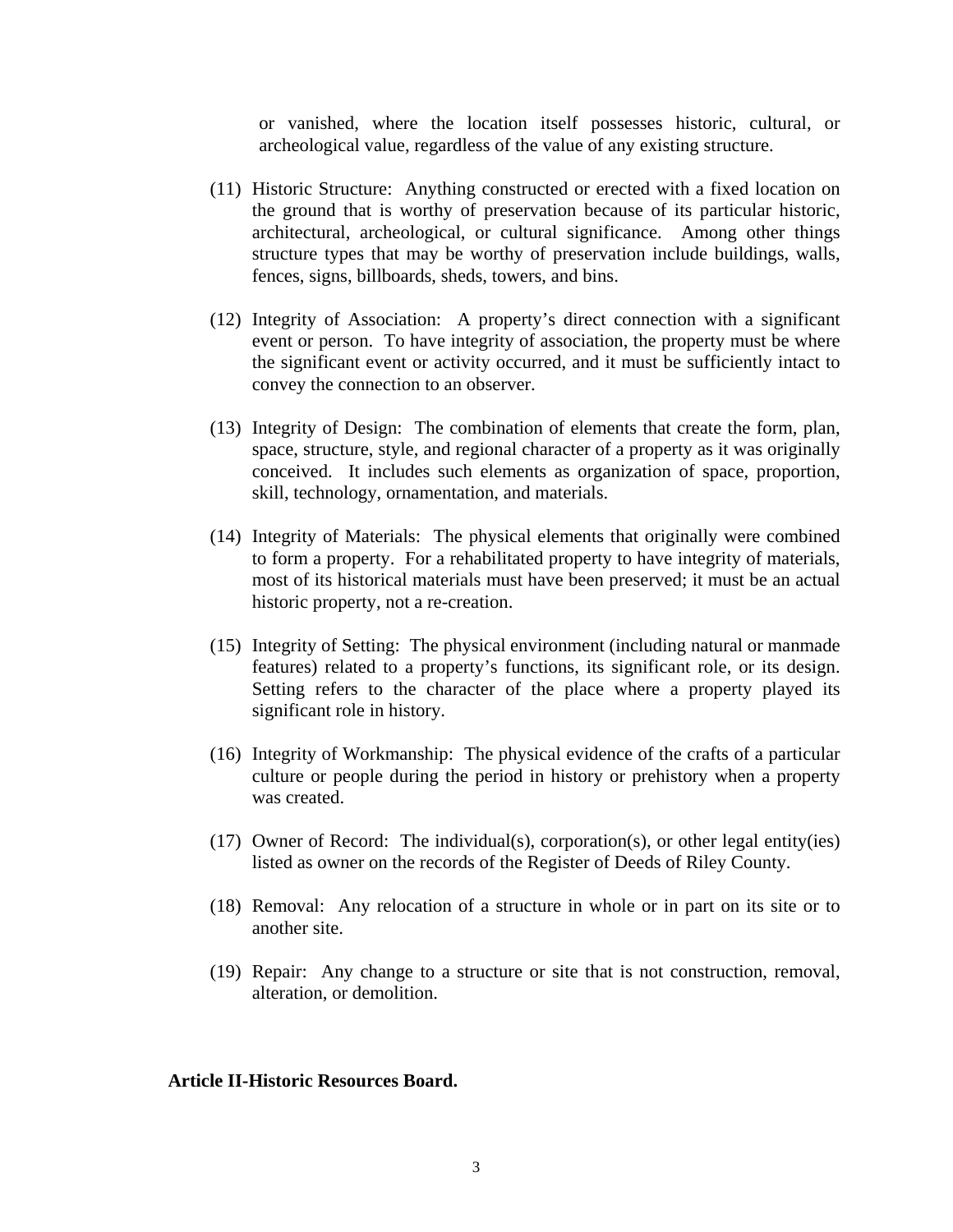#### (A) Creation and Composition

There is hereby created the Manhattan Historic Resources Board which shall consist of seven (7) members, residents of the City, all of whom shall be appointed by the Mayor with the advice and consent of the City Commission. The Mayor shall make every reasonable effort to appoint persons with a demonstrated interest, knowledge, or training in fields closely related to historic preservation, such as history, architecture, landscape architecture, architectural history, archeology, planning, engineering, real estate, law, finance, building trades, urban design, and geography. At least three members shall be preservation-related professionals, such as an architect, architectural historian, archeologist, historian, landscape architect, planner, or engineer.

### (B) Terms

The terms of office of the members of the Historic Resources Board shall be for three years, except that of the initial seven members, two shall be appointed for terms of one year, two shall be appointed for terms of two years and three shall be appointed for terms of three years. A member may serve only two consecutive full terms. Members may be removed with or without cause by an affirmative vote of a majority of the City Commission. Vacancies shall be filled for the unexpired term only.

### (C) Officers

 Officers shall consist of a chair and a vice-chair elected by the Historic Resources Board who shall each serve a term of one (1) year and shall be eligible for re-election; but no member shall serve as chair for more than two (2) consecutive years. The chair shall preside over meetings. In the absence of the chair, the vice-chair shall perform the duties of the chair. If both are absent, a temporary chair shall be elected by those present. The City Administration in the form of a staff liaison, shall serve as the Secretary of the Board.

### (D) Meetings

The quorum for the Board shall be four. All decisions or actions of the Historic Resources Board shall be made by a majority vote of those members present and voting at any meeting where a quorum exists. The Historic Resources Board may meet at such times as it deems appropriate and may establish regular meetings. The Secretary of the Historic Resources Board shall keep minutes of its proceedings, showing the vote, and shall keep records of its examinations and other official actions, all of which shall be filed in the office of the Historic Resources Board and shall be a public record.

#### (E) Continuing Education

The Board shall participate in continuing education as required by the City Commission.

(F) Powers and Duties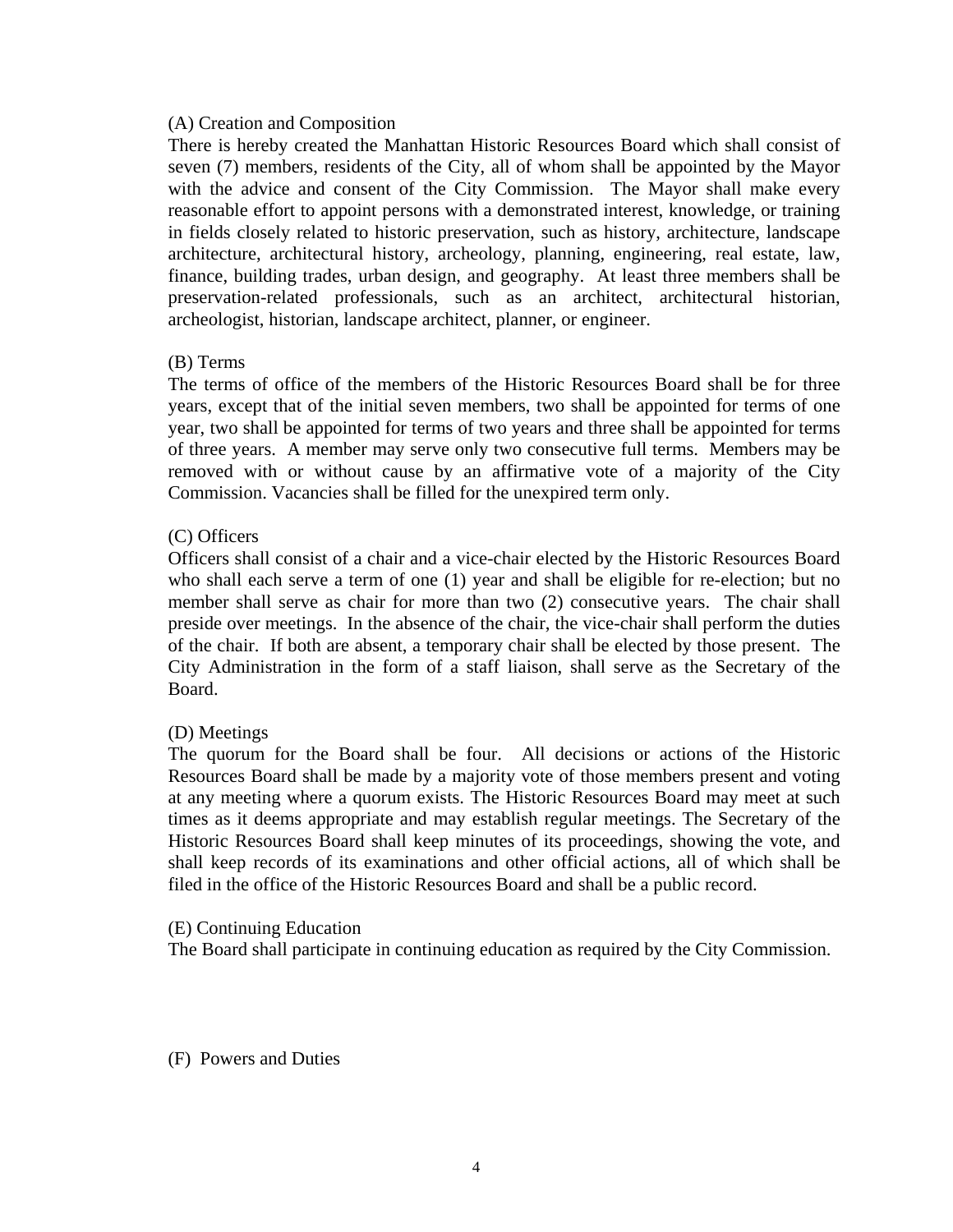All of the powers and duties enumerated herein are subject to the approval, denial, or modification by the City Commission. Further, all funds necessary to carry out the purpose of this Chapter shall be approved and appropriated by the City Commission.

 In addition to other responsibilities specified in this Chapter, the Historic Resources Board may:

- (1) Adopt its own bylaws and procedures related to the conduct of meetings subject to the laws of the State of Kansas and the policies and ordinances of the City of Manhattan.
- (2) Recommend to the City Commission that the City conduct an ongoing survey to identify historically and architecturally significant properties, structures, and areas that exemplify the cultural, social, economic, political, or architectural history of the nation, state, or city.
- (3) Identify "historic structures," "historic sites," and "historic districts" that are eligible for listing in the Manhattan Register of Historic Places.
- (4) Make recommendations to the City Commission on applications for designation and the adoption of ordinances designating properties having historic, community, or architectural value as "historic structures," "historic sites," or "historic districts."
- (5) Research and recommend to the City Commission an appropriate system of markers for designated historic structures, historic sites, and historic districts.
- (6) Upon request of the Mayor or City Commission, provide advice and information to allow the City Commission to comment on any nominations to the Register of Historic Kansas Places or the National Register of Historic Places submitted to the City for comment.
- (7) Recommend that the City Commission inform and educate the citizens of Manhattan concerning the historic and architectural heritage of the City and advise and assist owners of designated historic structures, historic sites, or historic districts of physical and financial aspects of preservation, rehabilitation, and restoration by publishing appropriate maps, newsletters, brochures, and pamphlets, and by holding programs, workshops, and seminars.
- (8) Review Applications for Certificates of Appropriateness pursuant to this Chapter.
- (9) Make recommendations to the City Commission regarding funding for the purpose of carrying out the duties and powers of the Historic Resources Board and the purposes of this ordinance.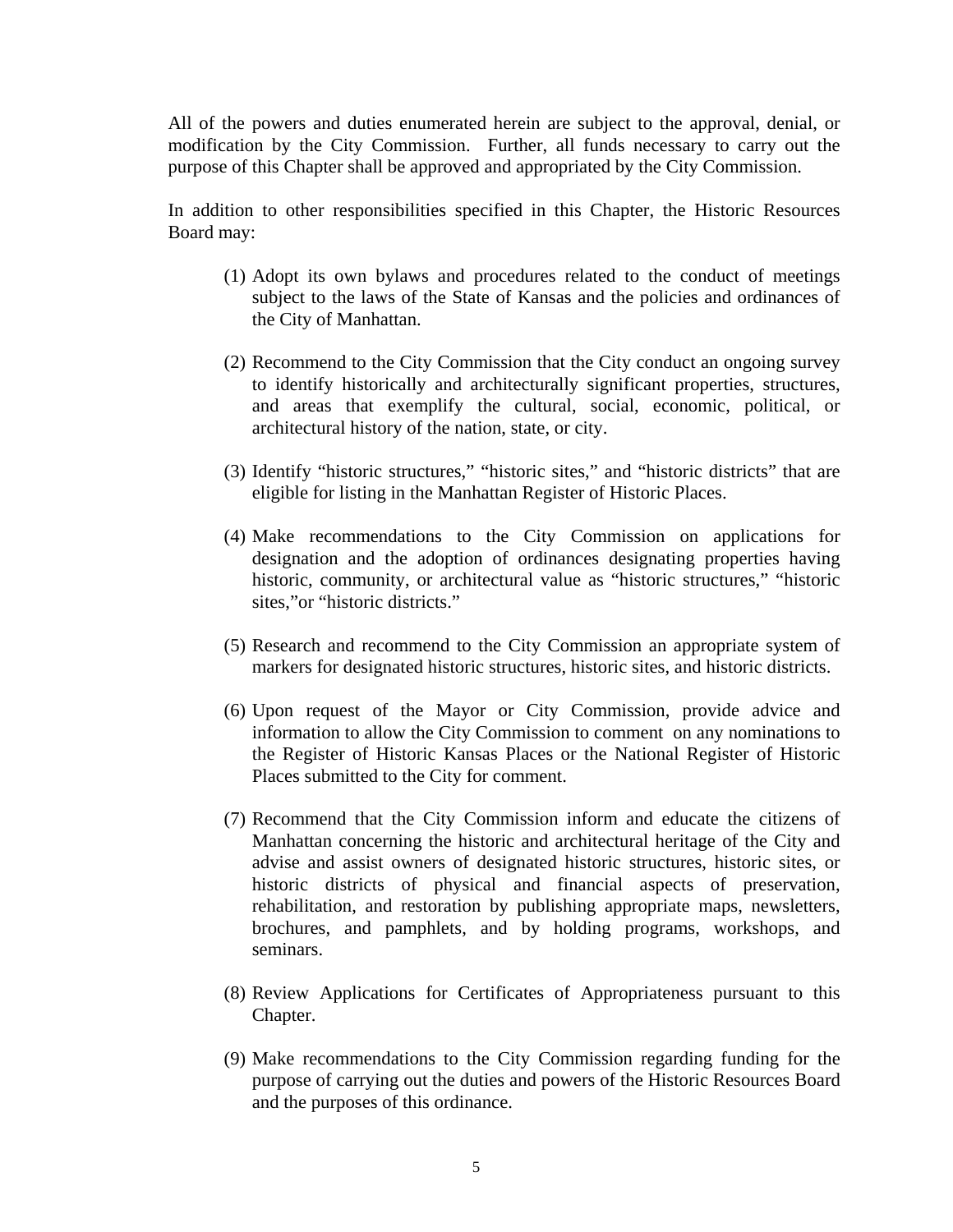- (10) Make recommendations to the City Commission regarding retaining such specialists or consultants or recommend appointing such citizen advisory committees as may be required from time to time.
- (11) Make comments to other City boards and commissions on any matter affecting significant historic structures, historic sites, and historic districts.
- (12) Periodically make recommendations to the City Commission regarding actions it deems appropriate for the protection and continued use of significant historic structures, historic sites, and historic districts.
- (13) Recommend to the City Commission that Board members be encouraged to participate in an historic preservation-related educational program each year.
- (14) Undertake any other action or activity necessary or appropriate to the implementation of its powers and duties or to the implementation of the purpose of this ordinance.

#### **Article III-Survey and Inventory.**

#### (A) Survey

The City Commission shall authorize such ongoing survey as it deems appropriate to identify structures, sites, and districts that have historic, cultural, or architectural importance or value to the community. The survey may review and evaluate any prior surveys and studies by any public or private organization and compile appropriate descriptions, facts, and photographs and be consistent with the methods and forms provided by the Kansas State Historical Society.

The Historic Resources Board shall evaluate the information compiled through survey efforts and systematically identify properties that are potentially eligible for designation as indicated by survey results.

#### (B) Inventory

The Historic Resources Board shall create, and the City shall maintain, a detailed inventory of properties surveyed and evaluated for potential eligibility for designation. The inventory shall be maintained in a form compatible with the requirements of the Kansas State Historical Society and the Kansas comprehensive historic preservation planning process.

# **Article IV-Designation of Significant Historic Structures, Historic Sites and Historic Districts.**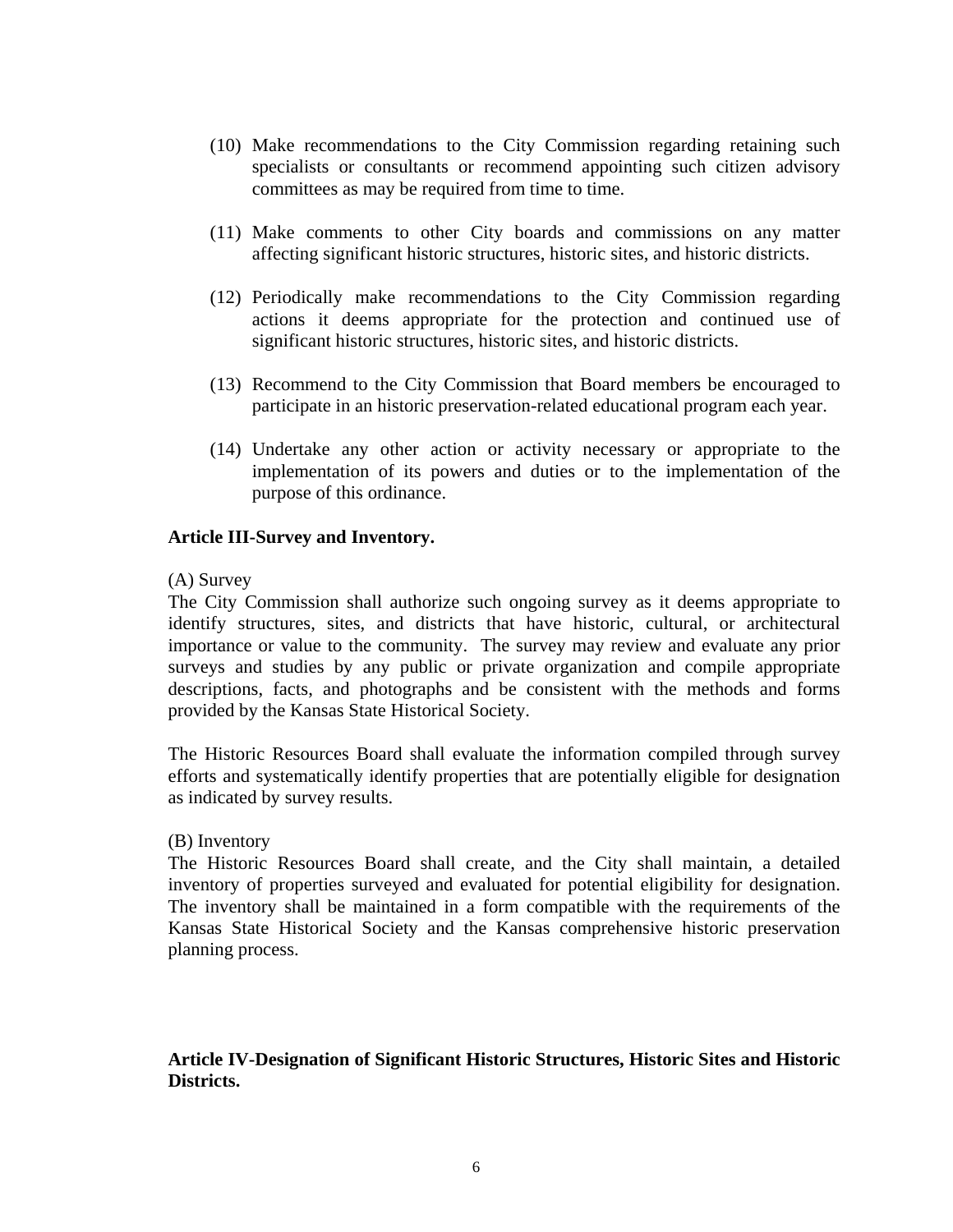#### (A) Manhattan Register of Historic Places

person or organization.

There is hereby established a Manhattan Register of Historic Places, which shall include:

- (1) All historic structures and historic sites designated as significant pursuant to this Article.
- (2) All historic districts designated as significant pursuant to this Article.

(B) Nomination of Historic Structures, Historic Sites and Historic Districts Nomination of a historic structure or historic site for placement on the Manhattan Register of Historic Places shall be made to the Historic Resources Board on a form prepared by the Board and may be submitted by a member of the Historic Resources

Nomination of a historic district for designation in the Manhattan Register of Historic Places shall be made to the Historic Resources Board on a form prepared by the Board and may be submitted by a member of the Historic Resources Board; the owners of record of fifty-one percent (51%) or more of the area in the proposed historic district; the City Commission; or any other person or organization.

Board; owner(s) of record of the nominated property; the City Commission; or any other

### (C) Certification of Owner Consent for Designation

The City staff liaison shall, within 10 working days of receipt of a nomination for designation of a historic structure, historic site or historic district, certify that the nomination provides adequate evidence that the owner(s) of record of the nominated property or historic district have provided the required consent for designation as set forth in Article IV (F) (4).

(D) Public Hearing and Consideration of Nominations by the Historic Resources Board

- (1) Hearings: The Historic Resources Board shall hold at least one public hearing on each nomination considered for designation as a significant historic structure, historic site or historic district at a reasonable time and place established by the Board. The hearing shall be held no later than sixty (60) days following receipt of a completed application. The hearing may be held during a regular meeting of the Board or during a special meeting of the Board called in part for that purpose.
- (2) Notice of Hearing: At least twenty (20) days in advance of the public hearing on the proposed designation, notice of same shall be published in the official City newspaper. The notice shall state the date, time, and place of the hearing and contain the street address and legal description of the nominated property. The Board shall also send by regular mail a written notice of the public hearing, containing the same information as the published notice, to the owners of record of all properties proposed for designation and all owners of record of all property within two-hundred (200) feet of the nominated historic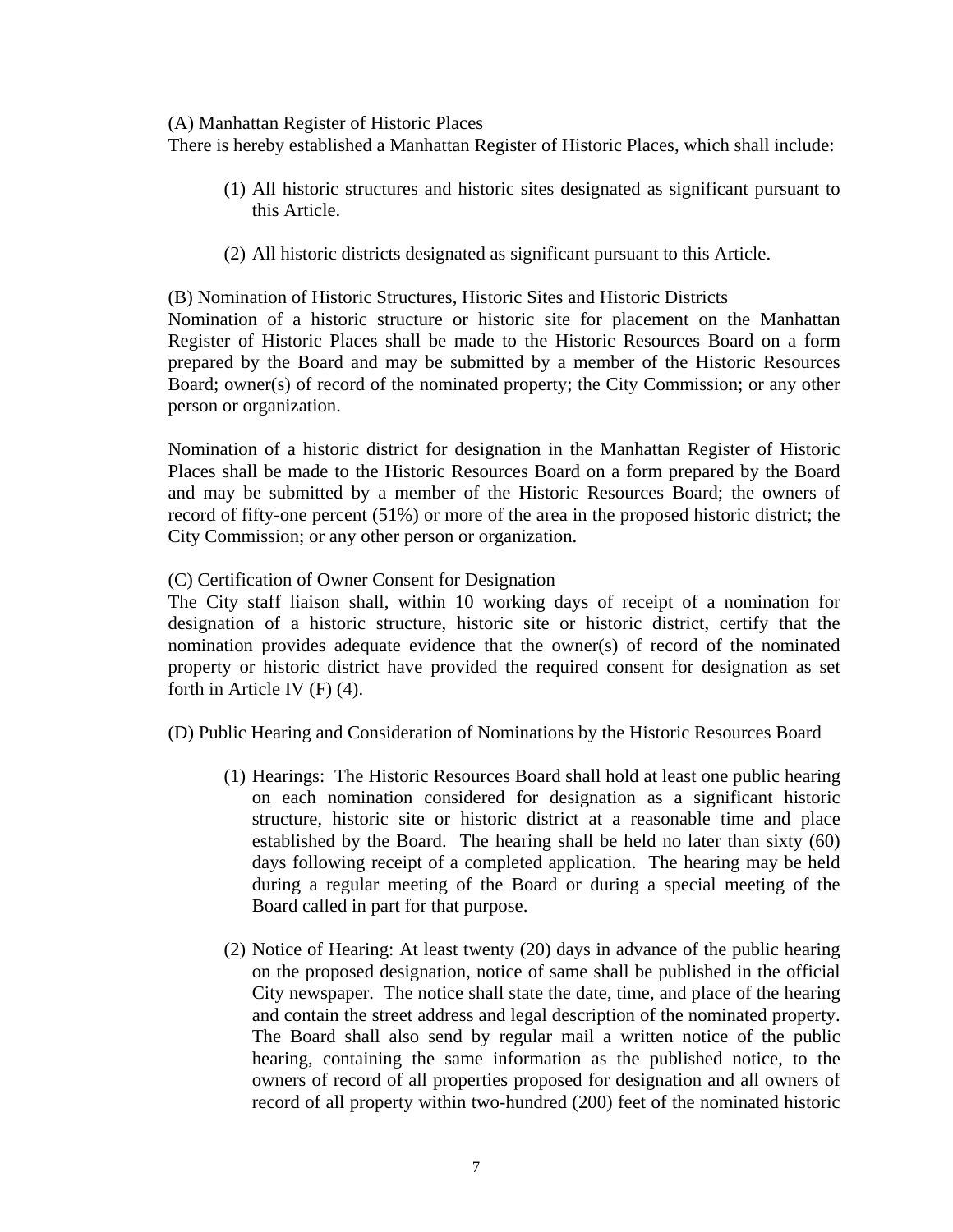structure, historic site or historic district at least twenty (20) days prior to the hearing. In addition, the applicant shall place a sign(s) on the property(ies) proposed for designation informing the general public that a public hearing will be held on a specific date concerning the proposed designation. The sign(s) shall be furnished by the City, and placed in a location designated by the City. The applicant shall file an affidavit with the City on the day of the public hearing verifying that the sign has been maintained and posted as required by this paragraph. The sign may be removed at the conclusion of the public hearing and must be removed by the applicant at the and of all proceedings on the nomination or upon withdrawal of the nomination. Failure to post the sign(s) in accordance with these procedures, or failure to submit the affidavit prior to the hearing may result in a delay of the public hearing.

(3) Conduct of Hearing: Any person or party may be present and heard at the meeting in person, by agent or by attorney.

#### (E) Findings/Criteria for Designation

The Historic Resources Board shall, based upon evidence submitted at the hearing, make a recommendation to the City Commission as to whether or not a nominated structure, site or district should be designated historic. In order for the Historic Resources Board to make a recommendation that a nominated structure, site or district should be designated as historic, the Board shall make findings that such structure, site or district has sufficient integrity of location, design, materials, workmanship, or association to make it worthy of preservation or restoration; and possesses significant historical, archeological and/or architectural qualities, and thus qualifies for designation pursuant to one or more of the following criteria:

- (1) Its character, interest, or value as part of the development, heritage, or cultural characteristics of the community, county, state, or country;
- (2) Its location as a site of a significant local, county, state, or national event;
- (3) Its identification with a person or persons who significantly contributed to the community, county, state, or country;
- (4) Its embodiment of distinguishing characteristics of an architectural style valuable for the study of a period, type, method of construction, or use of materials;
- (5) Its identification as the work of a master builder, designer, architect, or landscape architect whose individual work has influenced the development of the community, county, state, or country;
- (6) Its embodiment of elements of design, detailing, materials, or craftsmanship that render it architecturally significant;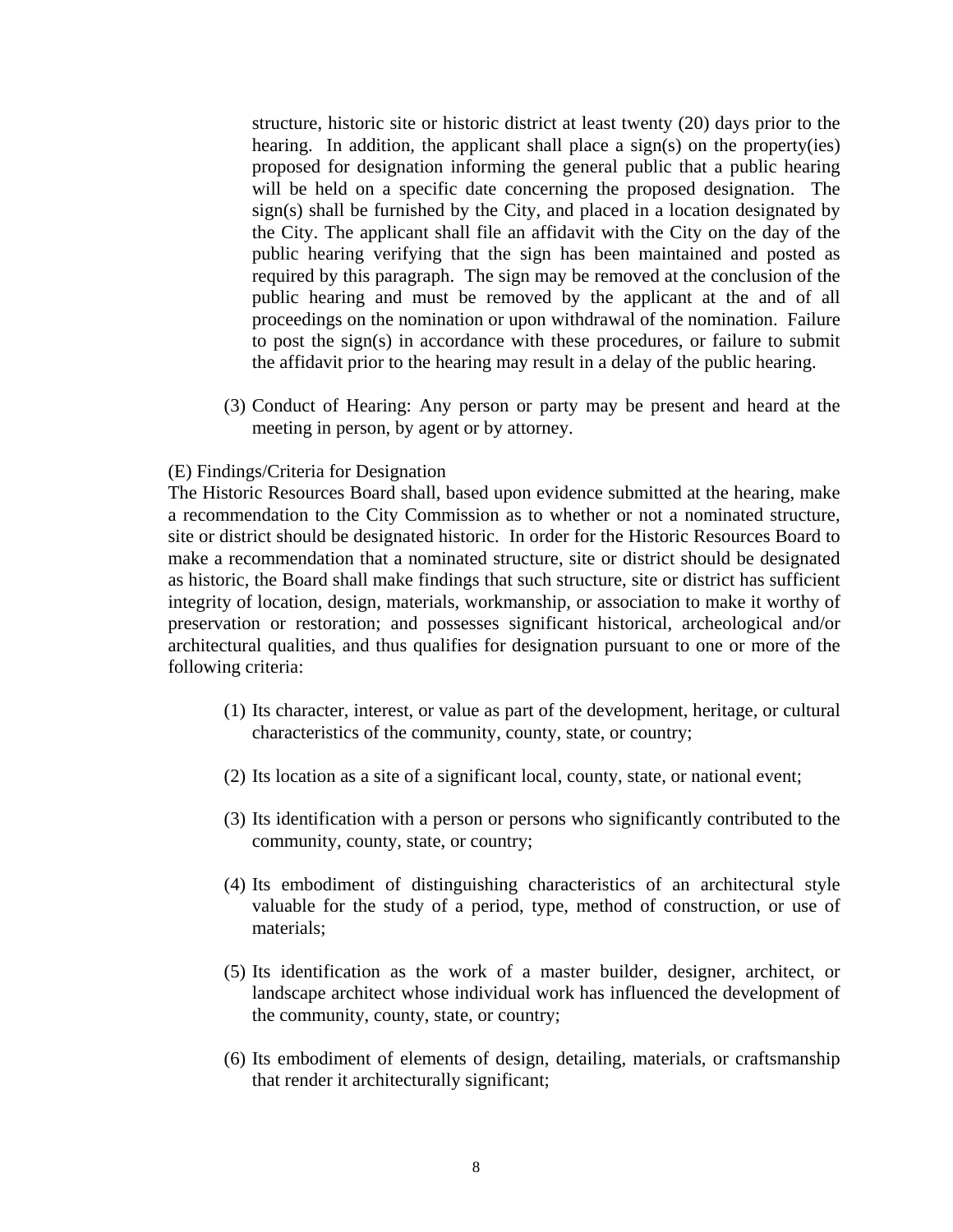- (7) Its embodiment of design elements that make it structurally or architecturally innovative;
- (8) Its unique location or singular physical characteristics that make it an established or familiar visual feature;
- (9) Its character as a particularly fine or unique example of a utilitarian structure, including, but not limited to farmhouses, gas stations, or other commercial structures, with a high level of integrity or architectural significance; and/or
- (10) It has yielded or is likely to yield important historical or prehistorical information.

### (F) Recommendations

Within thirty (30) days after the close of the public hearing, if the Board finds that the evidence submitted at the hearings meets the criteria for designation, it shall submit a recommendation to the City Commission that the nominated historic structure, historic site or historic district meets the criteria for designation identified in Article IV (E) of this Ordinance. The recommendation shall be accompanied by the following information:

- (1) Explanation of the integrity of the nominated historic structure, historic site or historic district as it relates to the criteria for designation identified in Article IV(E) of this Ordinance;
- (2) Explanation of the significance of the nominated historic structure, historic site or historic district as it relates to the criteria for designation identified in Article IV (E) of this Ordinance;
- (3) The Board shall also set forth the following:
	- (a) The significant architectural features of the nominated historic structure, historic site or historic district that should be protected;
	- (b) The types of construction, alteration, demolition, and removal that should be reviewed for appropriateness pursuant to the provisions of Article V of this Chapter;
	- (c) Proposed design guidelines for applying the criteria for review of Certificates of Appropriateness to the nominated historic structure, historic site or historic district;
	- (d) The relationship of the nominated historic structure, historic site or historic district to the ongoing effort of the Historic Resources Board to identify and designate historic structures, historic sites and historic districts that meet the criteria for designation;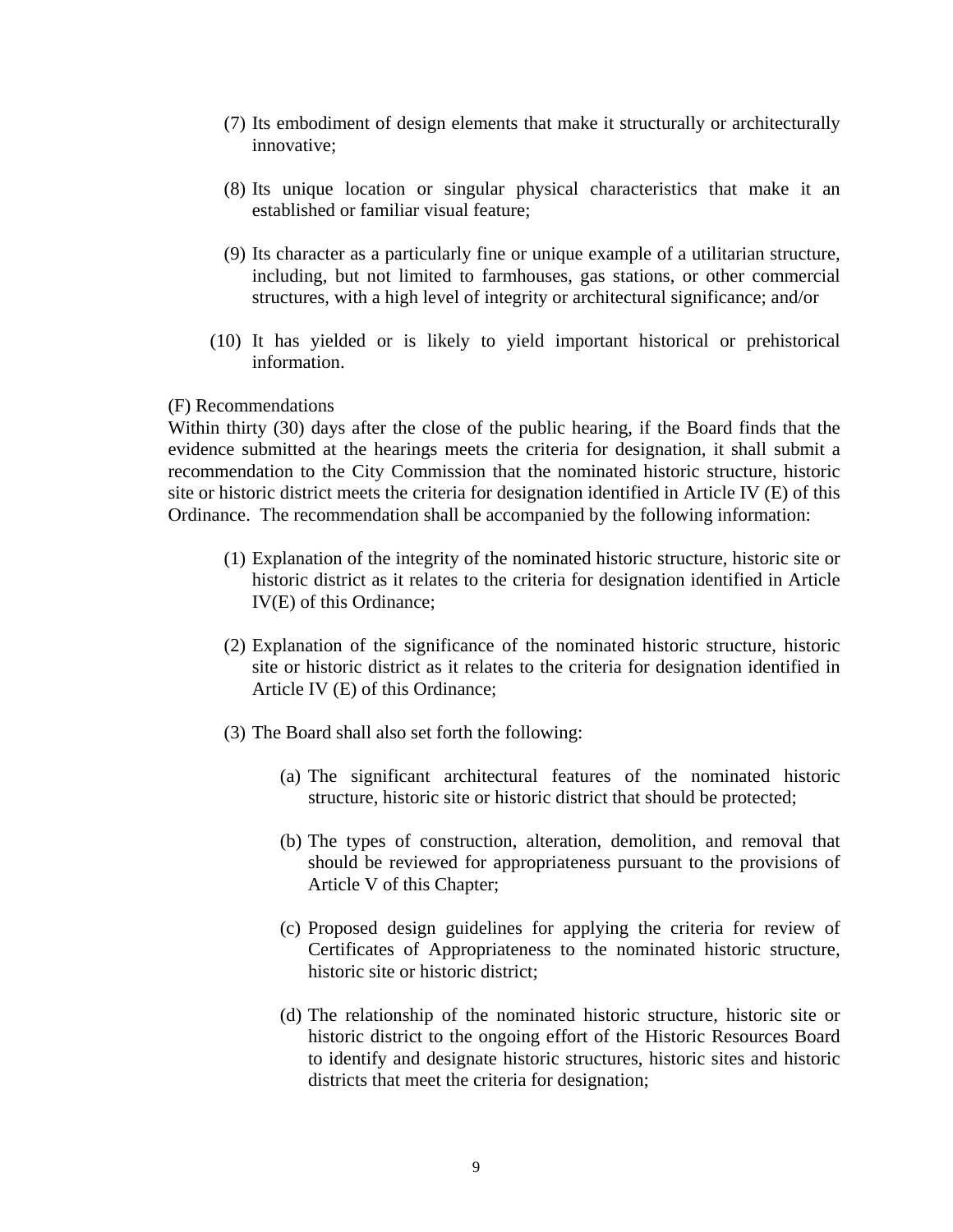- (e) Recommendations as to appropriate height and area regulations, setbacks, minimum dwelling size, floor area, sign regulations, and parking regulations necessary or appropriate to the preservation of the nominated historic structure, historic site or historic district;
- (f) A map showing the location of the nominated landmark and the boundaries of the nominated historic district; and
- (4) Evidence of owner's (s') consent for designation: For structures and sites, all owners of record must provide consent. For districts, the owners of record of properties constituting a majority of the area of the district must provide consent.

### (G) Consideration of Nominations by the City Commission

The City Commission shall, after receiving the recommendation from the Board, either designate the historic structure, historic site or historic district or reject the recommendation. If the City Commission makes the designation, it shall do so by ordinance. The City Commission shall not designate any structure, site or district unless the designation meets the public purpose of this Chapter. If the City Commission chooses to reject the recommendation, it shall respond to the Board with reasons for rejection of the nomination. The City Clerk shall provide a copy of the designation ordinance by regular mail to the owner(s) of record of the historic structure or historic site, or to the owners of record of all property within a nominated historic district. The failure of the City Clerk to provide a copy of the designation ordinance to the owners of record does not nullify the designation ordinance.

### (H) The Designation Ordinance

The designation ordinance shall prescribe the significant architectural features; the types appropriateness; height and area regulations; setbacks; minimum dwelling size; floor of construction, alteration, demolition, and removal that shall be reviewed for appropriateness; the design guidelines for applying the criteria for review of area; sign regulation; and parking regulation. After the designation ordinance is effective, the City Clerk shall file a notice with the Register of Deeds of the County in which the structure, site or district is located, setting forth the description of the real estate upon which the same is located, the fact that same has been designated historic and the nature and extent of the designation.

### (I) Interim Control

No building permit shall be issued by the City of Manhattan for alteration, construction, demolition, or removal of a nominated historic structure, historic site or any property within a nominated historic district from the date the complete nomination form is first presented to the City until the final disposition of the nomination by the City Commission unless such alteration, removal, or demolition is authorized by formal resolution of the City Commission. Notwithstanding the foregoing, any application for permit that complies with other ordinances will not be denied if more than 180 days have passed since a complete nomination form is presented to the City.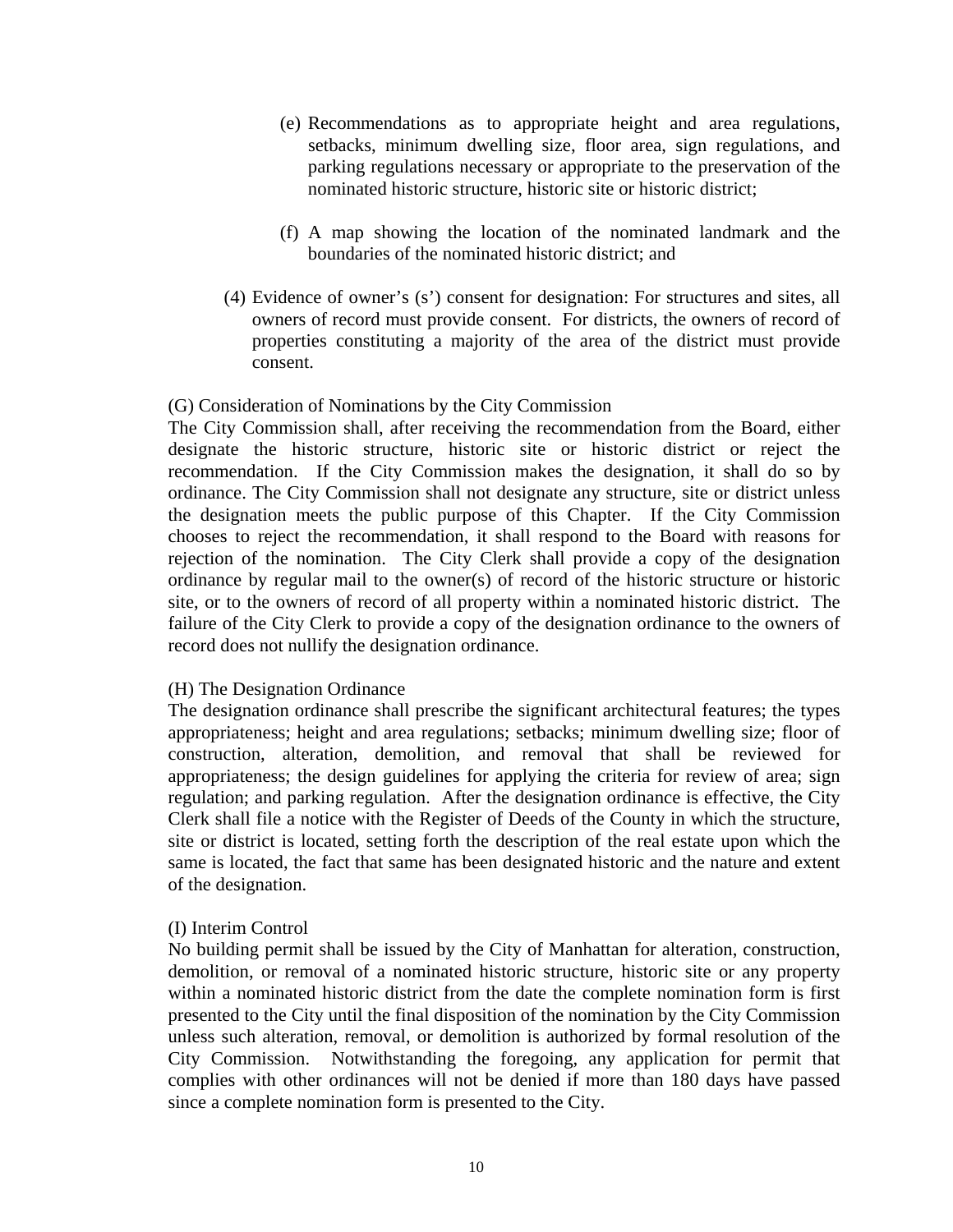#### (J) Denial of Designation

A determination by the Historic Resources Board that the nominated structure, site or district does not meet the criteria for designation shall be a final administrative decision.

Rejection of a recommendation for designation by the City Commission shall be a final administrative decision. Nominations for structures, sites and districts which have been denied designation within the prior 12 month period will not be considered by the Board.

#### (K) Amendment and Rescission of Designation

Designation may be amended or rescinded upon petition to the Historic Resources Board and compliance with the same procedure and according to the same criteria set forth herein for designation, except that designation can not be amended or rescinded because of a change in owner's consent.

### **Article V-Certificates of Appropriateness.**

### (A) Certificates of Appropriateness

No person shall undertake the demolition, alteration, or construction of any historic structure, historic site or property within a historic district without obtaining a Certificate of Appropriateness as set forth in Article V. Certificates of Appropriateness are issued by the Historic Resources Board in accordance with the stipulations of this section.

- (1) A Certificate of Appropriateness shall be required for designated historic structures for the following types of construction, alteration, or demolition:
	- (a) Demolition requiring a permit;
	- (b) Alterations of exterior features/materials identified as significant in the ordinance designating the historic structure;
	- (c) Construction of additions;
	- (d) Construction of new structures;
	- (e) Alterations of the building site;
	- (f) Alteration of spaces, features, and finishes within designated interiors.
- (2) A Certificate of Appropriateness shall be required for designated historic sites for the following types of construction, alteration, or demolition:
	- (a) Demolition requiring a permit;
	- (b) Alterations of features/materials identified as significant in the ordinance designating the historic site;
	- (c) Construction of additions;
	- (d) Construction of new structures.
- (3) A Certificate of Appropriateness shall be required for properties within designated historic districts for the following types of construction, alteration, or demolition: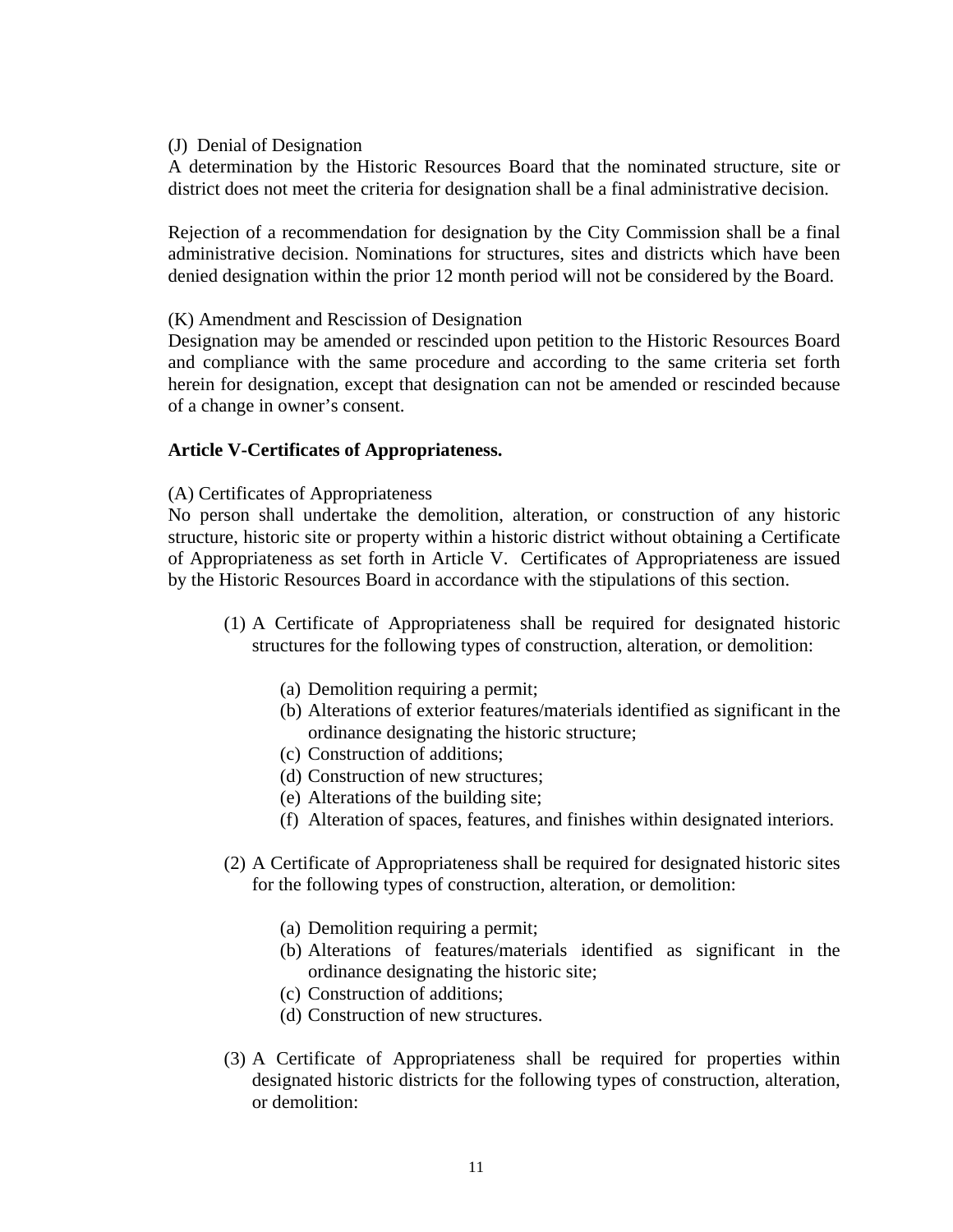- (a) Demolition requiring a permit;
- (b) Alterations of features/materials identified as significant in the ordinance designating the historic district;
- (c) Construction of new structures.

#### (B) Applications for Certificates of Appropriateness

Application for a Certificate of Appropriateness shall be made on a form approved by the Historic Resources Board.

#### (C) Consideration and Approval of Certificates of Appropriateness

The Historic Resources Board shall review the application for a Certificate of Appropriateness and determine whether issuance of a Certificate of Appropriateness will be approved or denied within forty-five (45) days of receipt of the application. If the application for a Certificate of Appropriateness complies with the designation ordinance and the Criteria for Review in Article V (E), the Board must approve the Certificate of Appropriateness. The Board may also approve the issuance of a Certificate of Appropriateness if the applicant agrees to meet specific conditions with regard to modifications to the proposed project so that it complies with the designation ordinance and the Criteria for Review in Article V (E). Written notice of the approval of the application for a Certificate of Appropriateness, with conditions if applicable, shall be provided the applicant within seven (7) working days following the determination and shall be accompanied by a Certificate of Appropriateness.

### (D) Denial of a Certificate of Appropriateness

If the application for a Certificate of Appropriateness does not comply with the designation ordinance or the Criteria for Review in Article V (E) and the applicant does not agree to meet specific conditions with regard to modification to the proposed project so that it complies with the designation ordinance and the Criteria for Review in Article V (E), the Board must not approve the Certificate of Appropriateness. A denial of a Certificate of Appropriateness shall be accompanied by a statement of the reasons for the denial. The Historic Resources Board shall make recommendations to the applicant concerning changes, if any, in the proposed action that would cause the Historic Resources Board to reconsider its denial and shall confer with the applicant and attempt to resolve as quickly as possible the differences between the applicant and the Historic Resources Board. The applicant may resubmit an amended application that takes into consideration the recommendations of the Historic Resources Board. Written notice of the denial of the application for a Certificate of Appropriateness shall be provided the applicant within seven (7) working days following the determination.

### (E) Criteria for Review

In considering an application for a Certificate of Appropriateness, the Historic Resources Board shall be guided by the following general standards in addition to the ordinance designating the historic structure, historic site or historic district.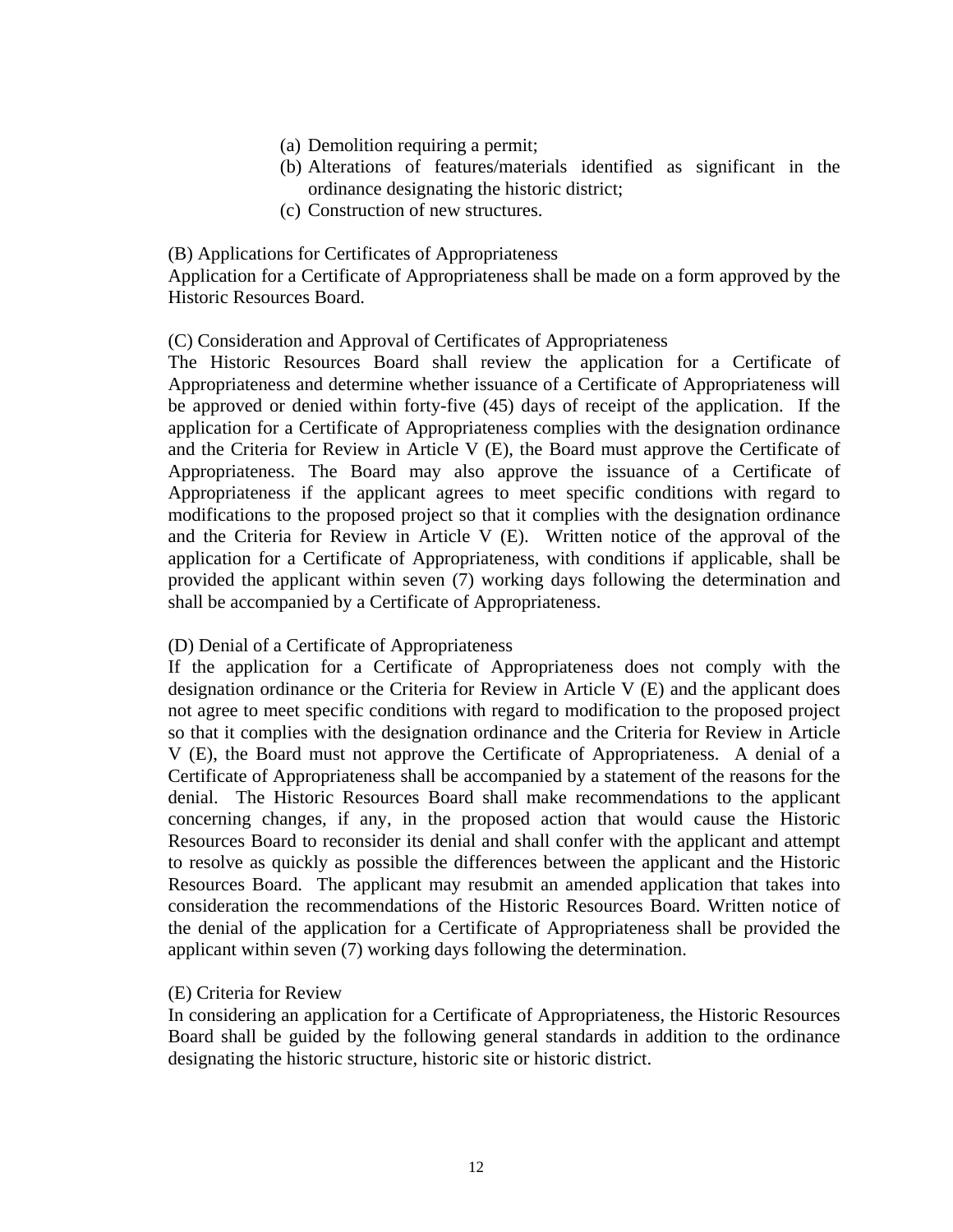- (1) A property shall be used as it was historically or be given a new use that requires minimal change to its distinctive materials, features, spaces, and spatial relationships.
- (2) The historic character of a property shall be retained and preserved. The removal of distinctive materials or alteration of features, spaces, and spatial relationships that characterize a property shall be avoided.
- (3) Each property shall be recognized as a physical record of its time, place, and use. Changes that create a false sense of historical development, such as adding conjectural features or elements from other historic properties, shall not be undertaken.
- (4) Changes to a property that have occurred may be retained and preserved.
- (5) Distinctive materials, features, finishes, and construction techniques or examples of craftsmanship that characterize a property shall be preserved.
- (6) Deteriorated historic features shall be repaired rather than replaced. Where the severity of deterioration requires replacement of a distinctive feature, the new feature shall match the old in design, color, texture, and, where possible, materials. Replacement of missing features shall be substantiated by documentary and physical evidence.
- (7) Chemical or physical treatments, if appropriate, shall be undertaken using the gentlest means possible. Treatments that cause damage to historic materials shall not be used.
- (8) New additions, exterior alterations, or related new construction shall not destroy historic materials, features, and spatial relationships that characterize the property. The new work shall be differentiated from the old and shall be compatible with the historic materials, features, size, scale and proportion, and massing to protect the integrity of the property and its environment.
- (9) New additions and adjacent or related new construction shall be undertaken in such a manner that, if removed in the future, the essential form and integrity of the historic property and its environment would be unimpaired.

### **Article VI-Fees and Enforcement.**

#### (A) Fees

Any application for Historical Designation or Certificate of Appropriateness shall be accompanied by such fee as shall be specified from time to time by ordinance of the Governing Body of the City.

(B) Civil Action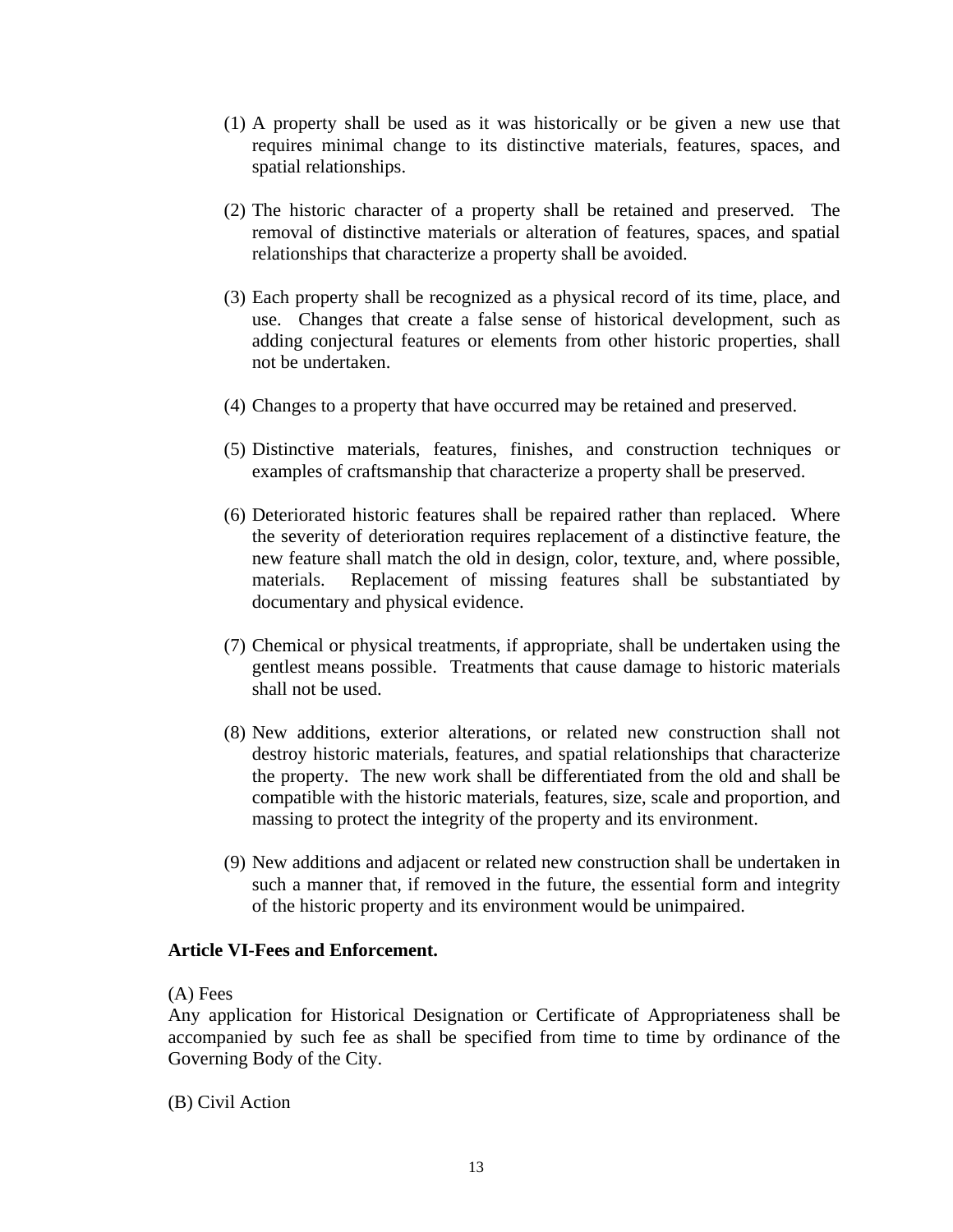Any person who willfully constructs, reconstructs, alters, restores, renovates, relocates, stabilizes, repairs or demolishes any historic structure or historic site or property within a historic district in violation of this Chapter may be required to return the historic structure, historic site, or property to its appearance and setting prior to the violation. Only the City shall have the authority to bring an action to enforce the provisions of Article VI (B). In the event that the cost of returning the historic structure, historic site or property to its appearance or setting prior to the violation exceeds fifty percent (50%) of the value of the historic structure, historic site or property, the offender shall have the option of either returning the historic structure, historic site or property to its appearance and setting prior to the violation or paying to the City of Manhattan a dollar amount equivalent to the cost of reconstruction. This civil remedy shall be in addition to, and not in lieu of, any criminal prosecution and penalty.

# **Article VII-Applicability of Prior Ordinances***.*

(A) All ordinances in conflict herewith are hereby repealed. Specifically, and in addition, Ordinance No. 3932, adopted February 16, 1982, is hereby repealed except to the extent it applies to the Downtown Historic District, as established by Ordinance No. 3933, adopted February 16, 1982. Both of said ordinances shall remain in effect for the sole purpose of regulating the Downtown Historic District, as created thereunder*.* The Historic Resources Board, created under the terms of this ordinance, shall act as the Historic Districts Review Board for the purposes of Ordinance Nos. 3932 and 3933 and the Historic Districts Review Board, as created under the prior Ordinances, is hereby dissolved.

Section 2. If any particular section of this ordinance is declared to be unconstitutional or void, only that particular section is affected, and all other sections of this ordinance shall remain in full force and effect.

**Section 3.** This ordinance shall be in full force and effect from and after its publication in the official City newspaper.

# **PASSED AND ADOPTED BY THE GOVERNING BODY OF THE CITY OF MANHATTAN, KANSAS, THIS 20th DAY OF APRIL, 1999.**

 $\overline{\phantom{a}}$  , and the contract of the contract of the contract of the contract of the contract of the contract of the contract of the contract of the contract of the contract of the contract of the contract of the contrac

# CITY OF MANHATTAN,

Roger P. Reitz, M.D., Mayor

ATTEST: